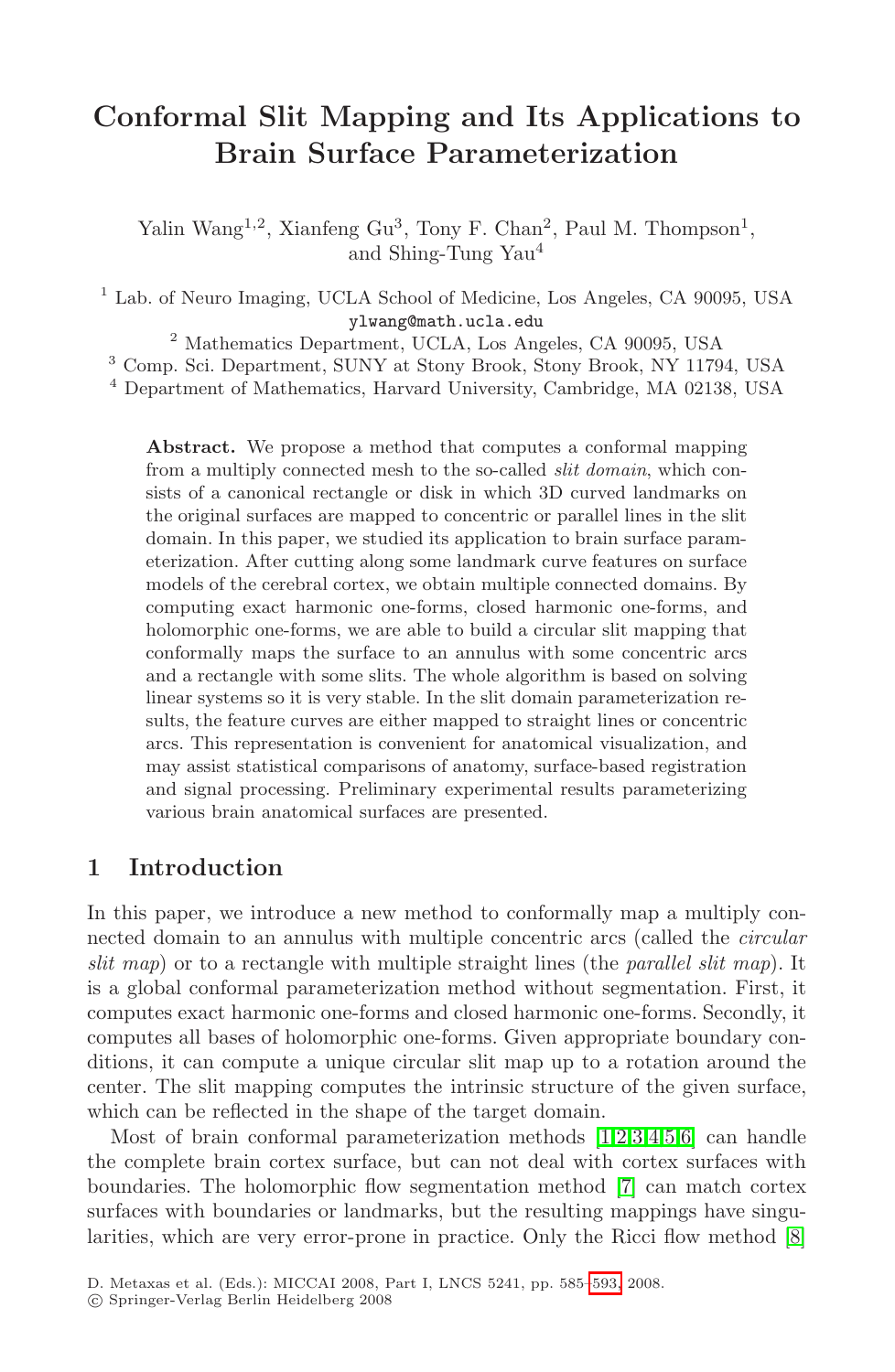and slit map method can handle surfaces with complicated topologies (boundaries and landmarks) without singularities. The Ricci flow method is a nonlinear optimization process, which is much more time consuming than slit map method. The Ricci flow method also has higher requirements for the quality for the tessellations of the surfaces. Because the Ricci flow method involves a lot of transcendental computations, it is not as stable as slit map method. Slit map method is a linear method, which is more efficient and robust.

# **1.1 Related Work**

Brain surface parameterization has been studied intensively. Schwartz et al. [9], and Timsari and Leahy [10] computed quasi-isometric flat maps of the cerebral cortex. Drury et al. [11] presented a multiresolution method for flattening the cerebral cortex. Hurdal and Stephenson [1] reported a discrete mapping approach that uses circle packings to produce "flattened" images of cortical surfaces on the sphere, the Euclidean plane, and the hyperbolic plane. The maps obtained are quasi-conformal approximations of classical conformal maps. Haker et al. [2] implemented a finite element approximation for parameterizing brain surfaces via conformal mappings. They select a point on the cortex to map to the north pole of the Riemann sphere and conformally map the rest of the cortical surface to the complex plane by stereographic projection of the Riemann sphere to the complex plane. Gu et al. [3] proposed a method to find a unique conformal mapping between any two genus zero manifolds by minimizing the harmonic energy of the map. They demonstrate this method by conformally mapping a cortical surface to a sphere. Ju et al. [4] presented a least squares conformal mapping method for cortical surface flattening. Joshi et al. [5] proposed a scheme to parameterize the surface of the cerebral cortex by minimizing an energy functional in the  $p^{th}$  norm. Ju et al. [6] reported the results of a quantitative comparison of FreeSurfer [12], CirclePack, and least squares conformal mapping (LSCM) with respect to geometric distortion and computational speed. Wang et al. [7] have used holomorphic 1-forms to parameterize anatomical surfaces with complex (possibly branching) topology. Wang et al. [8] introduced a brain surface conformal mapping algorithm based on algebraic functions. By solving the Yamabe equation with the Ricci flow method, it can conformally map a brain surface to a multi-hole disk.

## **2 Theoretical Background**

Suppose S is a surface embedded in  $\mathbb{R}^3$ , with induced Euclidean metric **g**. S is covered by an atlas  $\{(U_{\alpha}, \phi_{\alpha})\}$ . Suppose  $(x_{\alpha}, y_{\alpha})$  is the local parameter on the chart  $(U_{\alpha}, \phi_{\alpha})$ . We say  $(x_{\alpha}, y_{\alpha})$  is *isothermal*, if the metric has the representation  $\mathbf{g} = e^{2\lambda(x_\alpha, y_\alpha)}(dx_\alpha^2 + dy_\alpha^2).$ 

The Laplace-Beltrami operator is defined as

$$
\Delta_{\mathbf{g}} = \frac{1}{e^{2\lambda(x_{\alpha}, y_{\alpha})}} \left(\frac{\partial^2}{\partial x_{\alpha}^2} + \frac{\partial^2}{\partial y_{\alpha}^2}\right).
$$

A function  $f : S \to \mathbb{R}$  is *harmonic*, if  $\Delta_{\mathbf{g}} f \equiv 0$ .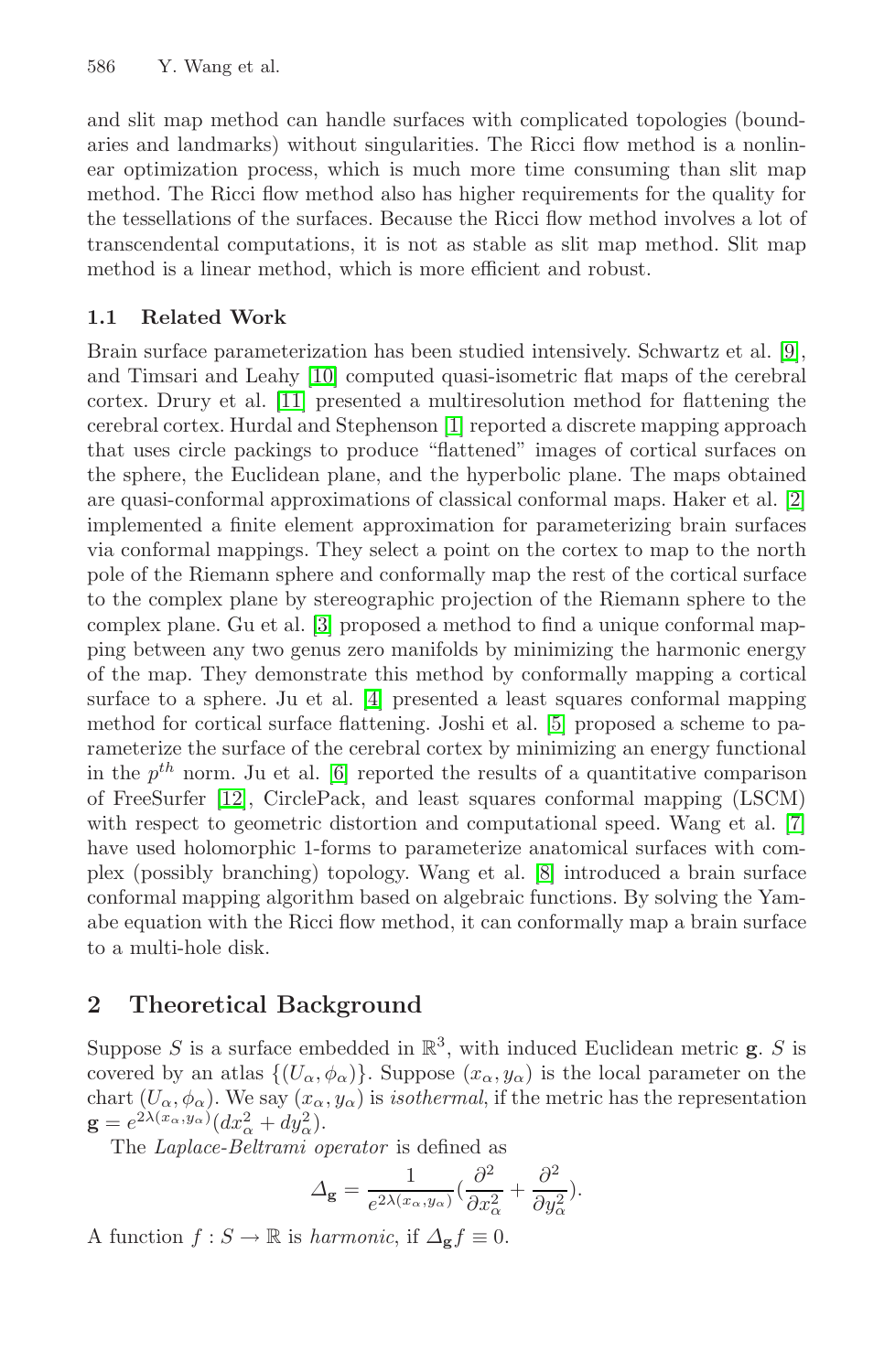Suppose  $\omega$  is a differential one-form with the representation  $f_{\alpha}dx_{\alpha} + g_{\alpha}dy_{\alpha}$ in the local parameters  $(x_{\alpha}, y_{\alpha})$ , and  $f_{\beta}dx_{\beta} + g_{\beta}dy_{\beta}$  in the local parameters  $(x_{\beta}, y_{\beta})$ . Then

$$
\begin{pmatrix}\n\frac{\partial x_{\alpha}}{\partial x_{\beta}} & \frac{\partial y_{\alpha}}{\partial x_{\beta}} \\
\frac{\partial x_{\alpha}}{\partial y_{\beta}} & \frac{\partial y_{\alpha}}{\partial y_{\beta}}\n\end{pmatrix}\n\begin{pmatrix}\nf_{\alpha} \\
g_{\alpha}\n\end{pmatrix} =\n\begin{pmatrix}\nf_{\beta} \\
g_{\beta}\n\end{pmatrix}.
$$

 $ω$  is a *closed one-form*, if on each chart  $(x<sub>α</sub>, y<sub>α</sub>)$ ,  $\frac{\partial f}{\partial y<sub>α</sub>} - \frac{\partial g}{\partial x<sub>α</sub>} = 0$ .  $ω$  is an *exact* one-form, if it equals the gradient of some function. An exact one-form is also a closed one-form. If a closed one-form  $\omega$  satisfies  $\frac{\partial f}{\partial x_\alpha} + \frac{\partial g}{\partial y_\alpha} = 0$ , then  $\omega$  is a harmonic one-form. The gradient of a harmonic function is an exact harmonic one-form.

The so-called *Hodge star operator* turns a one-form  $\omega$  to its *conjugate*  $*\omega$ ,  $*\omega = -g_{\alpha}dx_{\alpha} + f_{\alpha}dy_{\alpha}.$ 

A holomorphic one-form is a complex differential form  $\omega + \sqrt{-1}^*\omega$ , where  $\omega$ is a harmonic one-form.

Suppose S is an open surface with n boundaries  $\gamma_1, \dots, \gamma_n$ . We can uniquely find a holomorphic one-form  $\omega$ , such that

$$
\int_{\gamma_k} \omega = \begin{cases} 2\pi & k = 1 \\ -2\pi & k = 2 \\ 0 & otherwise \end{cases}
$$
 (1)

**Definition 1 (Circular Slit Mapping).** Fix a point  $p_0$  on the surface, for any point  $p \in S$ , let  $\gamma$  be an arbitrary path connection  $p_0$  and p, then the circular slit mapping is defined as  $\phi(p) = e^{\int_{\gamma} \omega}$ .

**Theorem 1.** The function  $\phi$  effects a one-to-one conformal mapping of M onto the annulus  $1 < |z| < e^{\lambda_0}$  minus  $n-2$  concentric arcs situated on the circles  $|z| = e^{\lambda_i}, i = 1, 2, \cdots, n-2.$ 

The proof of the above theorem on slit mapping can be found in [13]. For a given choice of the inner and outer circle, the circular slit mapping is uniquely determined up to a rotation around the center. The parallel slit mapping can be defined in a similar way.

**Definition 2 (Parallel Slit Mapping).** Let  $\overline{S}$  be the universal covering space of the surface  $S, \pi : \overline{S} \to S$  be the projection and  $\overline{\omega} = \pi^* \omega$  be the pull back of  $\omega$ . Fix a point  $\bar{p}_0$  on  $\bar{S}$ , for any point  $p \in \bar{S}$ , let  $\bar{\gamma}$  be an arbitrary path connection  $\bar{p}_0$  and  $\bar{p}$ , then the parallel slit mapping is defined as  $\bar{\phi}(\bar{p}) = \int_{\bar{\gamma}} \bar{\omega}$ .

# **3 Algorithm Pipeline**

Suppose the input mesh has  $n+1$  boundaries,  $\partial M = \gamma_0 - \gamma_1 - \cdots - \gamma_n$ . Without loss of generality, we map  $\gamma_0$  to the outer circle of the circular slit domain,  $\gamma_1$  to the inner circle, and all the others to the concentric slits.

The algorithm pipeline is as follows :

- **1** Compute the basis for all exact harmonic one-forms;
- **2.** Compute the basis for all closed harmonic one-forms;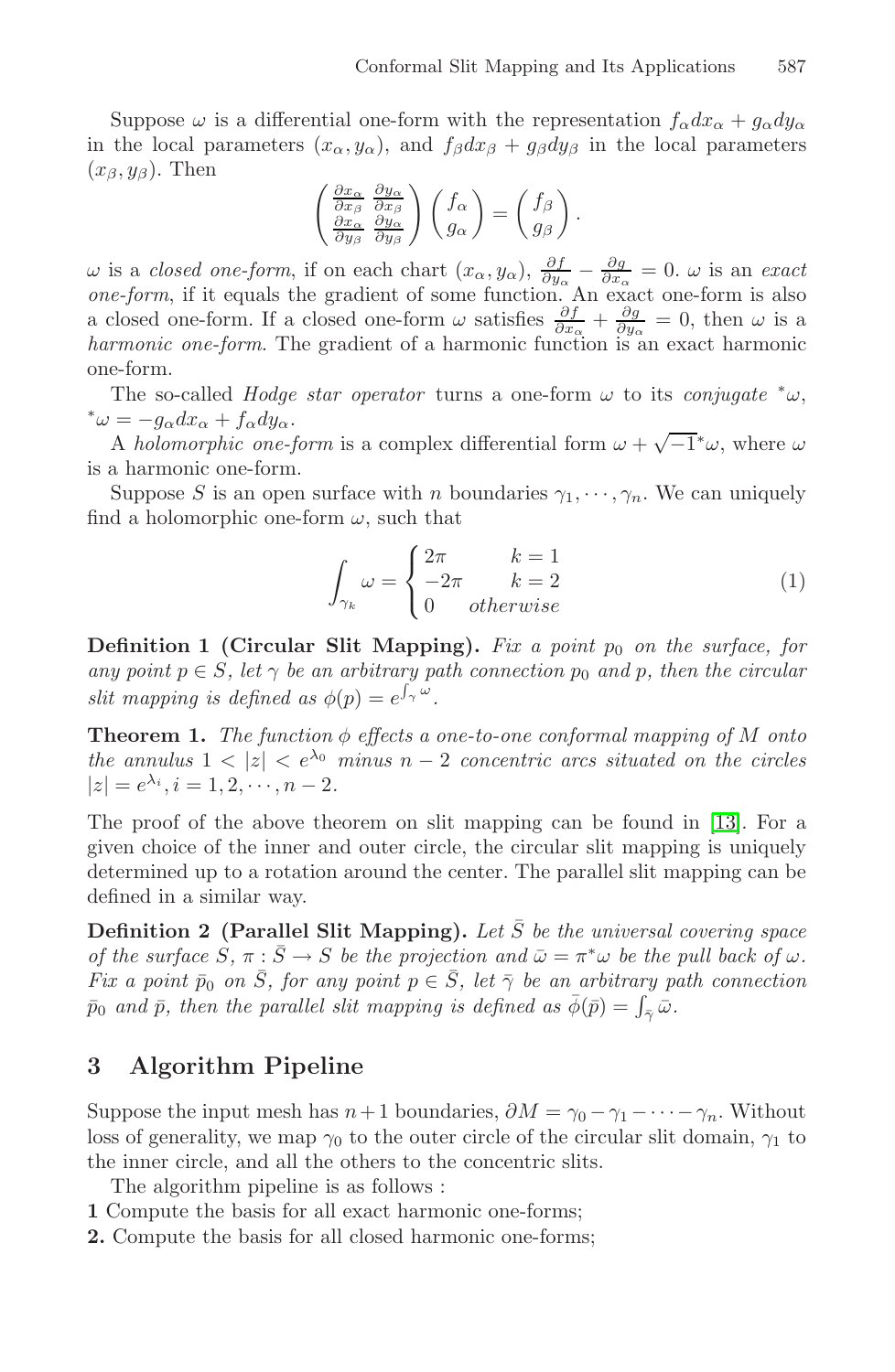**3.** Compute the basis for all holomorphic one-forms;

**4.** Construct the slit mapping.

#### **3.1 Basis for Exact Harmonic One-Forms**

The first step of the algorithm is to compute the basis for exact harmonic oneforms. Let  $\gamma_k$  be an inner boundary, we compute a harmonic function  $f_k : S \to \mathbb{R}$ by solving the following Dirichlet problem on the mesh  $M: \begin{cases} \Delta f_k \equiv 0 \\ f_k \end{cases}$  $f_k|_{\gamma_j} = \delta_{kj}$ , where  $\delta_{kj}$  is the Kronecker function,  $\Delta$  is the discrete Laplace-Beltrami operator using

the co-tangent formula proposed in [14].

The exact harmonic one-form  $\eta_k$  can be computed as the gradient of the harmonic function  $f_k$ ,  $\eta_k = df_k$ , and  $\{\eta_1, \eta_2, \dots, \eta_n\}$  form the basis for the exact harmonic one-forms .

## **3.2 Basis for Harmonic One-Forms**

After getting the exact harmonic one-forms, we will compute the closed oneform basis. Let  $\gamma_k$  ( $k > 0$ ) be an inner boundary. Compute a path from  $\gamma_k$  to  $\gamma_0$ , denote it as  $\zeta_k$ .  $\zeta_k$  cut the mesh open to  $M_k$ , while  $\zeta_k$  itself is split into two boundary segments  $\zeta_k^+$  and  $\zeta_k^-$  in  $M_k$ . Define a function  $g_k : M_k \to \mathbb{R}$  by solving a Dirichlet problem,

$$
\begin{cases} \Delta g_k \equiv 0\\ g_k|_{\zeta_k^+} = 1\\ g_k|_{\zeta_k^-} = 0. \end{cases}
$$

Compute the gradient of  $g_k$  and let  $\tau_k = dg_k$ , then map  $\tau_k$  back to M, where  $\tau_k$  becomes a closed one-form. Then we need to find a function  $h_k : M \to \mathbb{R}$ , by solving the following linear system:  $\Delta(\tau_k + dh_k) \equiv 0$ .

Updating  $\tau_k$  to  $\tau_k + dh_k$ , we now have  $\{\tau_1, \tau_2, \ldots, \tau_n\}$  as a basis set for all the closed but non-exact harmonic one-forms.

With both the exact harmonic one-form basis and the closed non-exact harmonic one-form basis computed, we can construct the harmonic one-form basis by taking the union of them:  $\{\eta_1, \eta_2, \cdots, \eta_n, \tau_1, \tau_2, \cdots, \tau_n\}.$ 

#### **3.3 Basis for Holomorphic One-Forms**

In Step 1 we computed the basis for exact harmonic one-forms  $\{\eta_1, \dots, \eta_n\}$ . Now we compute their conjugate one-forms  $\{\n\text{*}\eta_1,\cdots,\n\text{*}\eta_n\}$ , so that we can combine all of them together into a holomorphic one-form basis set.

First of all, for  $\eta_k$  we compute an initial approximation  $\eta'_k$  by a brute-force method using the Hodge star. That is, rotating  $\eta_k$  by 90° about the surface normal to obtain  $\eta'_k$ . In practice such an initial approximation is usually not accurate enough. In order to improve the accuracy, we employ a technique utilizing the harmonic one-form basis we just computed. From the fact the  $\eta_k$ is harmonic, we can conclude that its conjugate  $\eta_k$  should also be harmonic.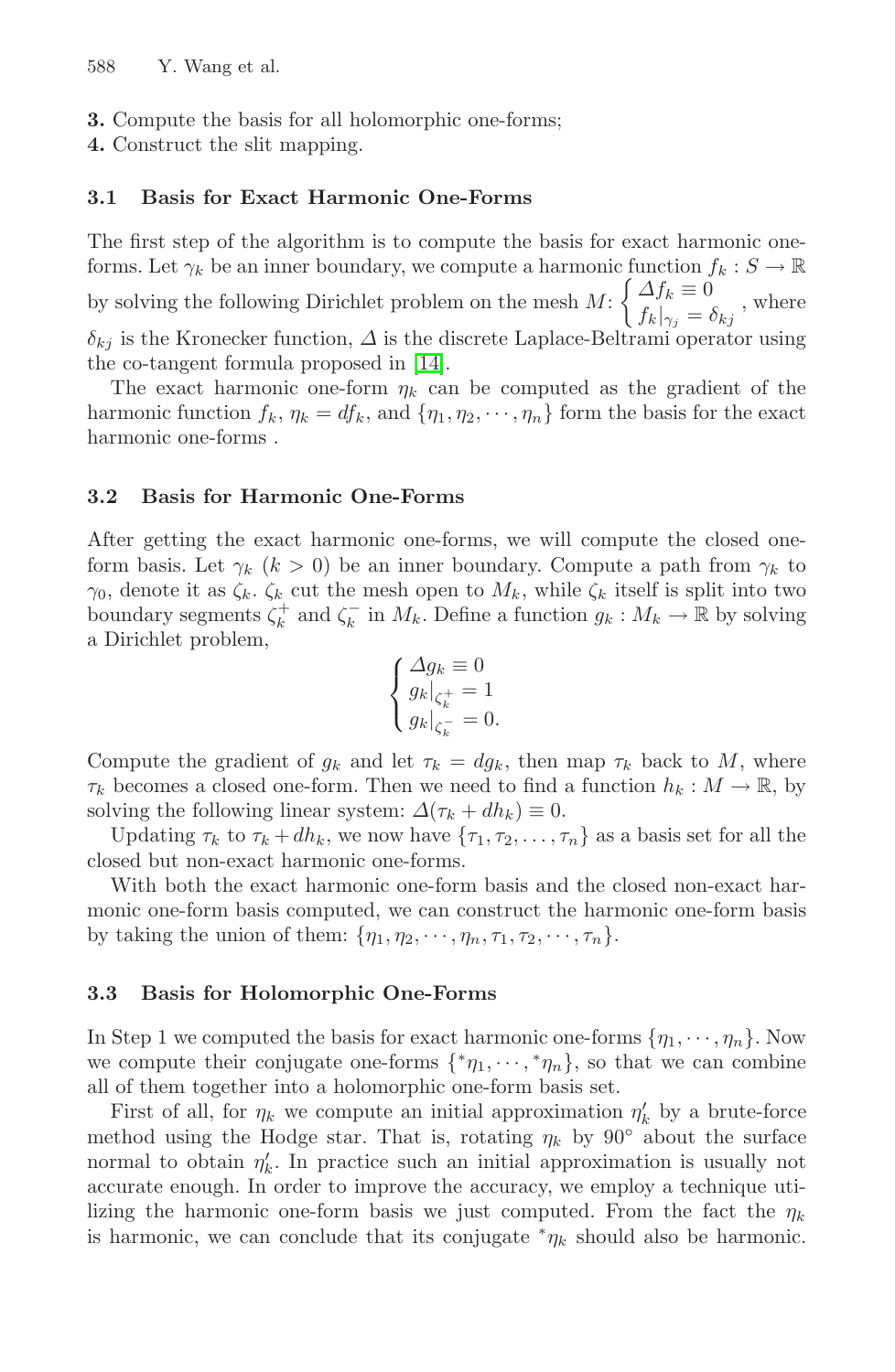Therefore,  $\gamma_k$  can be represented as a linear combination of the base harmonic one-forms:  $^*\eta_k = \sum_{i=1}^n a_i \eta_i + \sum_{i=1}^n b_i \tau_i$ .

Using the wedge product  $\wedge$ , we can construct the following linear system,

$$
\int_M * \eta_k \wedge \eta_i = \int_M \eta'_k \wedge \eta_i, \int_M * \eta_k \wedge \tau_j = \int_M \eta'_k \wedge \tau_j.
$$

We solve this linear system to obtain the coefficients  $a_i$  and  $b_i$   $(i = 1, 2, \dots, n)$ for the conjugate one-form  $n_k$ . Pairing each base exact harmonic one-form in the basis with its conjugate, we get a basis set for the holomorphic one-form group on  $M: \{\eta_1 + \sqrt{-1}^*\eta_1, \cdots, \eta_n + \sqrt{-1}^*\eta_n\}$ 

## **3.4 Construct Slit Mapping**

After computing the holomorphic one-form basis, we need to find a special holo-After computing the holomorphic one-form basis, we need to find a special holomorphic one-form  $\omega = \sum_{i=1}^{n} \lambda_i (\eta_i + \sqrt{-1}^* \eta_i)$ , such that the imaginary part of its integral satisfies

$$
Im\left(\int_{\gamma_k}\omega\right) = \begin{cases} -2\pi & k=1\\ 0 & k>1 \end{cases}
$$

To get the coefficients  $\lambda_i$ , we solve the following linear system for  $\lambda_i$ ,  $i =$  $1, \cdots, n$ :

$$
\begin{pmatrix}\n\alpha_{11} & \alpha_{12} & \cdots & \alpha_{1n} \\
\alpha_{21} & \alpha_{22} & \cdots & \alpha_{2n} \\
\vdots & \vdots & \ddots & \vdots \\
\alpha_{n1} & \alpha_{n2} & \cdots & \alpha_{nn}\n\end{pmatrix}\n\begin{pmatrix}\n\lambda_1 \\
\lambda_2 \\
\vdots \\
\lambda_n\n\end{pmatrix} =\n\begin{pmatrix}\n-2\pi \\
0 \\
\vdots \\
0\n\end{pmatrix}
$$

where  $\alpha_{kj} = \int_{\gamma_j} * \eta_k$ .

It can be proven that this linear system has a unique solution, which reflects the fact that  $\gamma_1$  is mapped to the inner circle of the circular slit domain. Further, the system implies the following equation  $\lambda_1 \alpha_{01} + \lambda_2 \alpha_{02} + \cdots + \lambda_n \alpha_{0n} = 2\pi$ , which means that  $\gamma_0$  is mapped to the outer circle in the circular slit domain.

After computing the desired holomorphic one-form  $\omega$ , we are ready to generate the circular slit mapping. What we need to compute is a complex-valued function  $\phi: M \to \mathbb{C}$  by integrating  $\omega$  and taking the exponential map. Choosing a base vertex  $v_0$  arbitrarily, and for each vertex  $v \in M$  choosing the shortest path  $\gamma$ from  $v_0$  to  $v$ , we can compute the map as the following:  $\phi(v) = e^{\int_{\gamma} \omega}$ .

Based on the circular slit map  $\phi$  we just computed, we can compute a parallel slit map  $\tau : M \to \mathbb{C}$ :  $\tau(v) = \ln \phi(v)$ .

# **4 Experimental Results**

We applied our algorithms to parameterize various anatomical surfaces extracted from 3D MRI scans of the brain. In this paper, the segmentations are regarded as given, and result from automated and manual segmentations detailed in our prior work. Figure 1 shows an example of our computation results. For the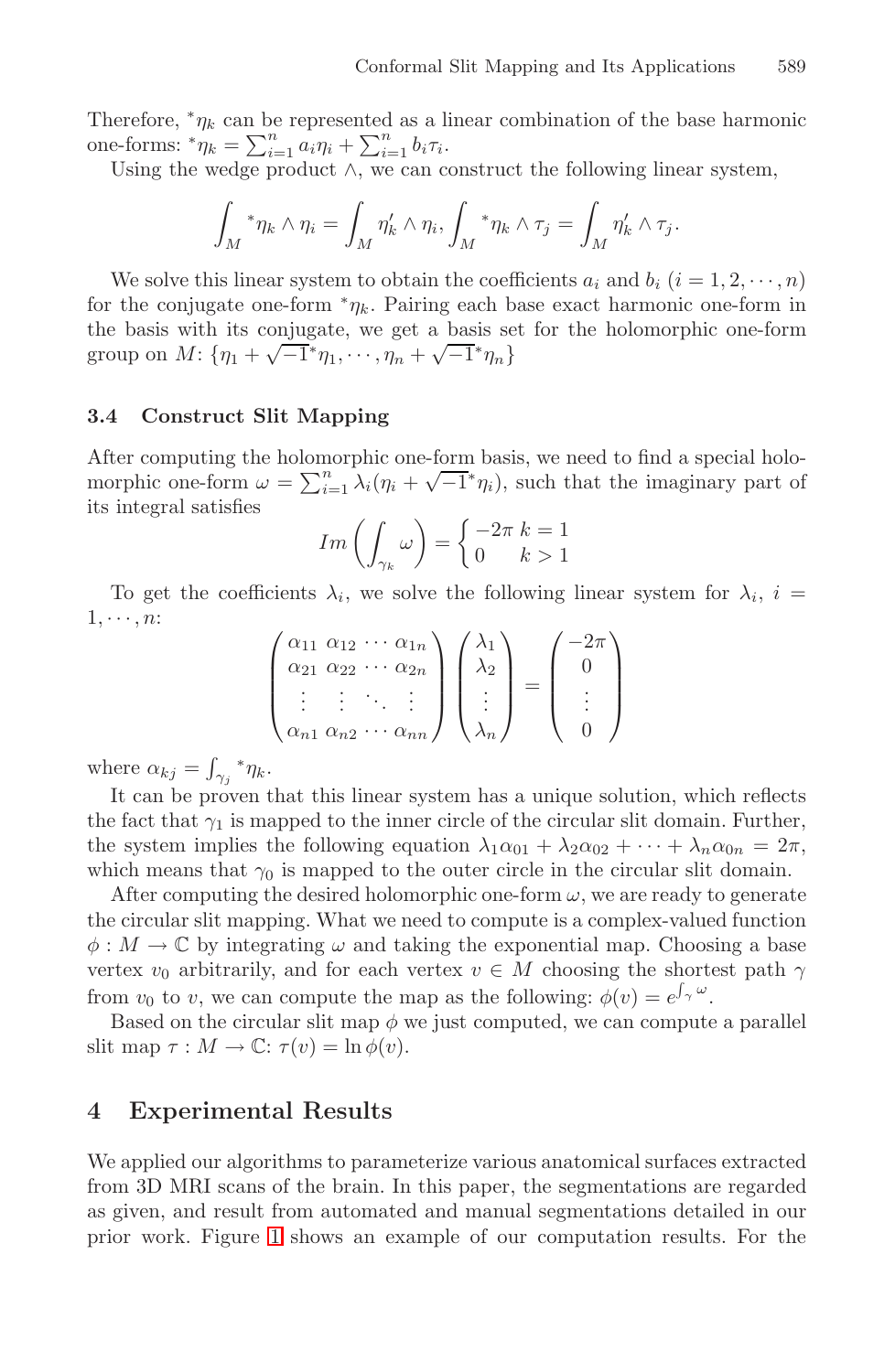

Fig. 1. (a) and (b) show the cortical surface with 12 landmarks cut open, including an open boundary at the corpus callosum (in green); (c) is the parallel slit map result; (f) is the circular slit map result; (d) and (e) show the conformal texture parameterized by the circular slit map (f)

cortical surface of the brain, we cut it open along twelve major landmarks. (a) and (b) show the brain surface from two different views. With our slit mapping algorithm, we can conformally map it to a rectangular domain with four slits (c) and an annulus with ten concentric arcs (d). (d) and (e) demonstrate the conformal texture mapping as the pull-back of the coordinates induced by the circular slit mapping of (f).

We also tested our algorithm on a left hippocampal surface, a key structure in the medial temporal lobe of the brain, for which parametric shape models are commonly developed for tracking shape differences and longitudinal atrophy in disease. The results are shown in the first row of Subfigure 1 in Figure 2. We leave two holes on the front and back of the hippocampal surface, representing its anterior junction with the amygdala and its posterior limit as it turns into the white matter of the fornix. We also randomly selected two curves lying in regions of high curvature, which are of interest for surface registration research (these could also be boundaries of the CA fields, or other architectonic boundaries, if high-field images are available). The parallel slit mapping result is shown with appropriate landmark curves labeled. We also applied our algorithm to lateral ventricular surface (second row in Subfigure 1 of Figure 2). We introduced three cuts. The motivation for these cuts are based on the topology of the lateral ventricles, in which several horns are joined together at the "atrium" or "trigone". In the parallel slit mapping result, two boundaries are mapped to left and right boundaries, respectively. The rectangle's lengthy aspect ratio reflects its intrinsically long horn-like shape. The third column shows the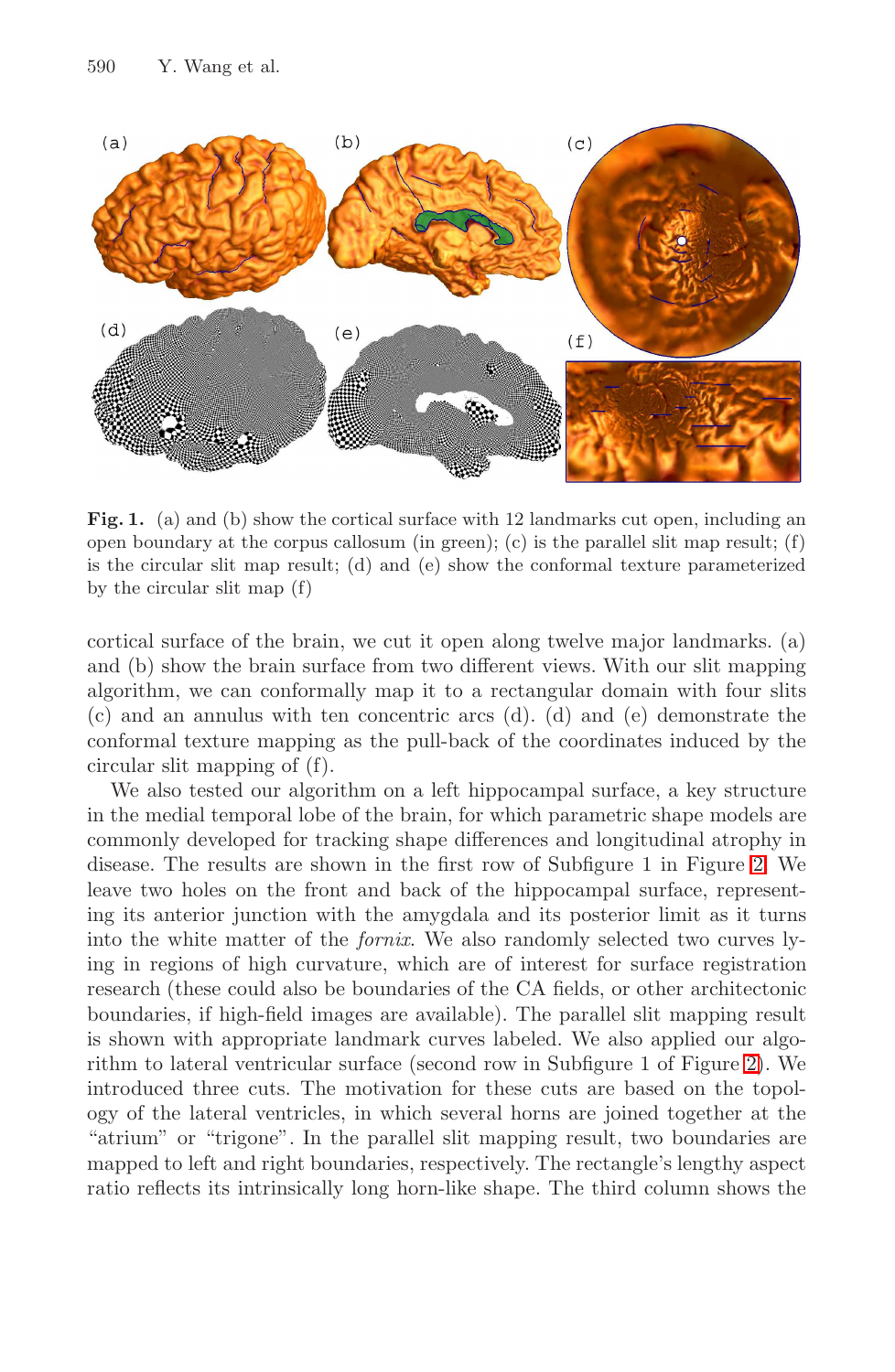

**Fig. 2.** Subfigure 1 illustrations the parallel slit mapping results for a hippocampal surface and a left lateral ventricle. Surfaces are cut open along various landmarks which are the blue curves on two pictures in the left column. Similar to previous other work, the landmarks are curves are either at the end of shape or follow significant curvatures. In the first row, four landmarks are cut open on a hippocampal surface. In the parallel slit map result, landmarks b and d are mapped to the upper and lower boundaries, respectively. On the second row, three landmarks are introduced on a lateral ventricle surface. In the parallel slit map, e and f are mapped to the left and right boundaries, respectively. Their conformal texture are also shown. In Subfigure 2,conformal parameterization results are shown with different boundary conditions. The first column shows a cerebral cortical surface is cut open along four major sulcal landmarks. The second column shows the circular slit map and parallel slit map results when a pair of landmarks are selected as boundaries landmark a as the exterior circular boundary and d as the inner circular boundary. The third column shows results the other pair of landmarks are selected as boundaries.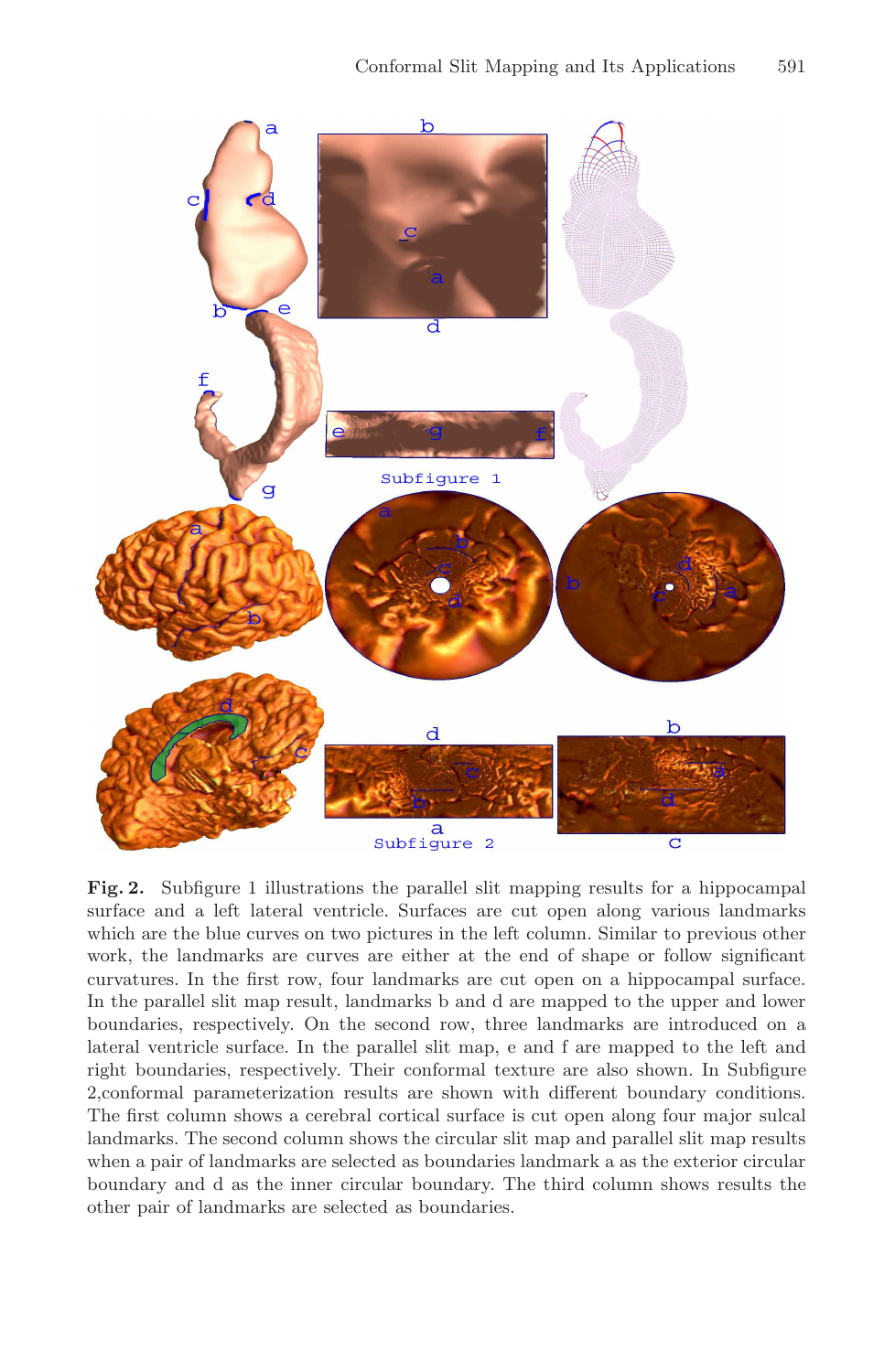conformal texture mapping as pull-back of the coordinates induced by the slit mapping.

In Figure 2, Subfigure 2 demonstrates various parallel slit mapping results given different boundary conditions. As shown in Subfigure 2, four landmarks were cut open. After the cut, the surface turns into an open boundary genus three surface. For the Equation 1, we selected two different pairs of landmarks as the exterior and inner boundaries by putting the integration of different  $\gamma_k$ as  $2\pi$  and  $-2\pi$ . The second column shows the parameterization results when we use landmark a and d as the exterior and inner circular boundaries, respectively. The third column shows the parameterization results when we select the other pair of landmark curves as the boundary conditions.

# **5 Conclusions and Future Work**

In this paper, we presented a brain surface conformal parameterization method based on the slit mapping, which transfers cortical geometry and any embedded landmarks into a canonical domain, with conformal coordinates. With fixed boundary conditions, our algorithm can compute unique circular slit maps and parallel slit maps, where the positions and lengths of the slits are determined by the conformal equivalence class of the surface. We tested our algorithm on hippocampal, lateral ventricular and cerebral cortical surfaces. Our future work will include empirical application of the slit mapping algorithm to biomedical applications in computational anatomy, including the detection of population differences and the tracking of brain change over time.

# **References**

- 1. Hurdal, M.K., Stephenson, K.: Cortical cartography using the discrete conformal approach of circle packings. NeuroImage 23, S119–S128 (2004)
- 2. Angenent, S., Haker, S., Tannenbaum, A., Kikinis, R.: Conformal geometry and brain flattening. Med. Image Comput. Comput.-Assist. Intervention, 271–278 (September 1999)
- 3. Gu, X., Wang, Y., Chan, T.F., Thompson, P.M., Yau, S.T.: Genus zero surface conformal mapping and its application to brain surface mapping. IEEE TMI 23(8), 949–958 (2004)
- 4. Ju, L., Stern, J., Rehm, K., Schaper, K., Hurdal, M.K., Rottenberg, D.: Cortical surface flattening using least squares conformal mapping with minimal metric distortion. In: IEEE ISBI, Arlington, VA, USA, pp. 77–80 (2004)
- 5. Joshi, A.A., Leahy, R.M., Thompson, P.M., Shattuck, D.W.: Cortical surface parameterization by p-harmonic energy minimization. In: IEEE ISBI, Arlington, VA, USA, pp. 428–431 (2004)
- 6. Ju, L., Hurdal, M.K., Stern, J., Rehm, K., Schaper, K., Rottenberg, D.: Quantitative evaluation of three surface flattening methods. NeuroImage 28(4), 869–880 (2005)
- 7. Wang, Y., Lui, L.M., Gu, X., Hayashi, K.M., Chan, T.F., Toga, A.W., Thompson, P.M., Yau, S.T.: Brain surface conformal parameterization using Riemann surface structure. IEEE TMI 26(6), 853–865 (2007)